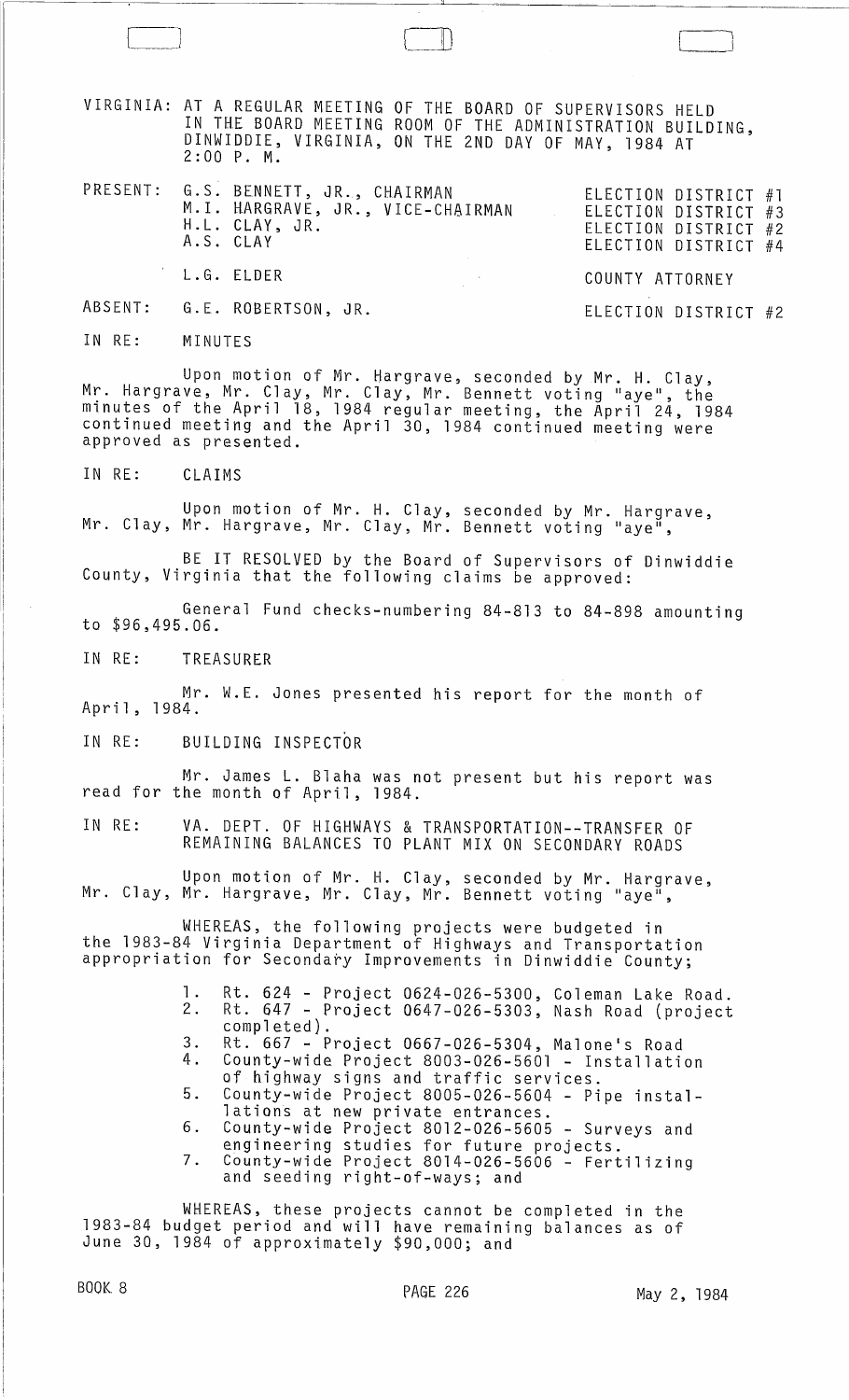WHEREAS, the Virginia Department of Highways and Transportation feels that the funds can best be used within the present budget year by transferring them to the Plant Mix of Secondary Highways on the following projects in Dinwiddie County:

> 1. Rt. 703 - From the intersection of Rt. 618 to 0.73 miles S.E. of Rt. 670.

2. Rt. 603 - From Rt. 226 to Rt. 1.

3. Rt. 611 - From Intersection of Rt. 627 to 2.18 miles West of Rt. 627; and

WHEREAS, Rt. 666, Project 066-026-5301, Walker's Mill Road cannot be completed in the 1983-84 budget and has a balance of \$20,000; and

WHEREAS, the Va. Dept. of Highways and Transportation recommends that this \$20,000 be transferred to Rt. 622, Project 0622-026-5305, Depot Road to complete this project in the 1983-84 budget year;

NOW THEREFORE BE IT RESOLVED that the Board of Supervisors of Dinwiddie County, Virginia concurs with the Va. Dept. of Highways and Transportation recommendation to transfer approximately \$90,000 from the aforementioned list of projects to the Plant Mix of Secondary Highways within the 1983-84 budget;<br>and

BE IT FURTHER RESOLVED by the Board of Supervisors of Dinwiddie County, Virginia that the transfer of \$20,000 from Rt. 666, Project 066-026-5301 to Rt. 622, Project 0622-026-5305 be approved to complete the project within the 1983-84 budget year.

IN RE: NATIONAL VOLUNTEER WEEK

 $\sim$   $\sim$ 

Upon motion of Mr. H. Clay, seconded by Mr. A. Clay, Mr. Clay, Mr. Clay, Mr. Hargrave, Mr. Bennett voting "aye", the following resolution was adopted:

WHEREAS, each year, many citizens of our state and nation volunteer countless hours of service in order to help others; and

WHEREAS, these volunteers work to build strong community organizations, to promote issues in the public interest, and to help their fellow citizens in need; and

WHEREAS, volunteers come from every age group from youth to senior citizens and from all walks of life, giving assistance in countless ways; and

WHEREAS, volunteering plays a vital role in any community, with neighbors showing their concern for one another -- both friends and strangers alike; and

WHEREAS, it is important for all of us to recognize our responsibilities and to follow the example of volunteers by giving of ourselves for the betterment of all; and

WHEREAS, those volunteers, who unselfishly give of their time and of themselves in order to improve the quality of life for all, deserve special recognition;

NOW THEREfORE BE IT RESOLVED that the Board of Supervisors of Dinwiddie County, Virginia do hereby proclaim May 6 through May 12, 1984, as

## VOLUNTEER WEEK

in Dinwiddie County, and invite all citizens to honor and to emulate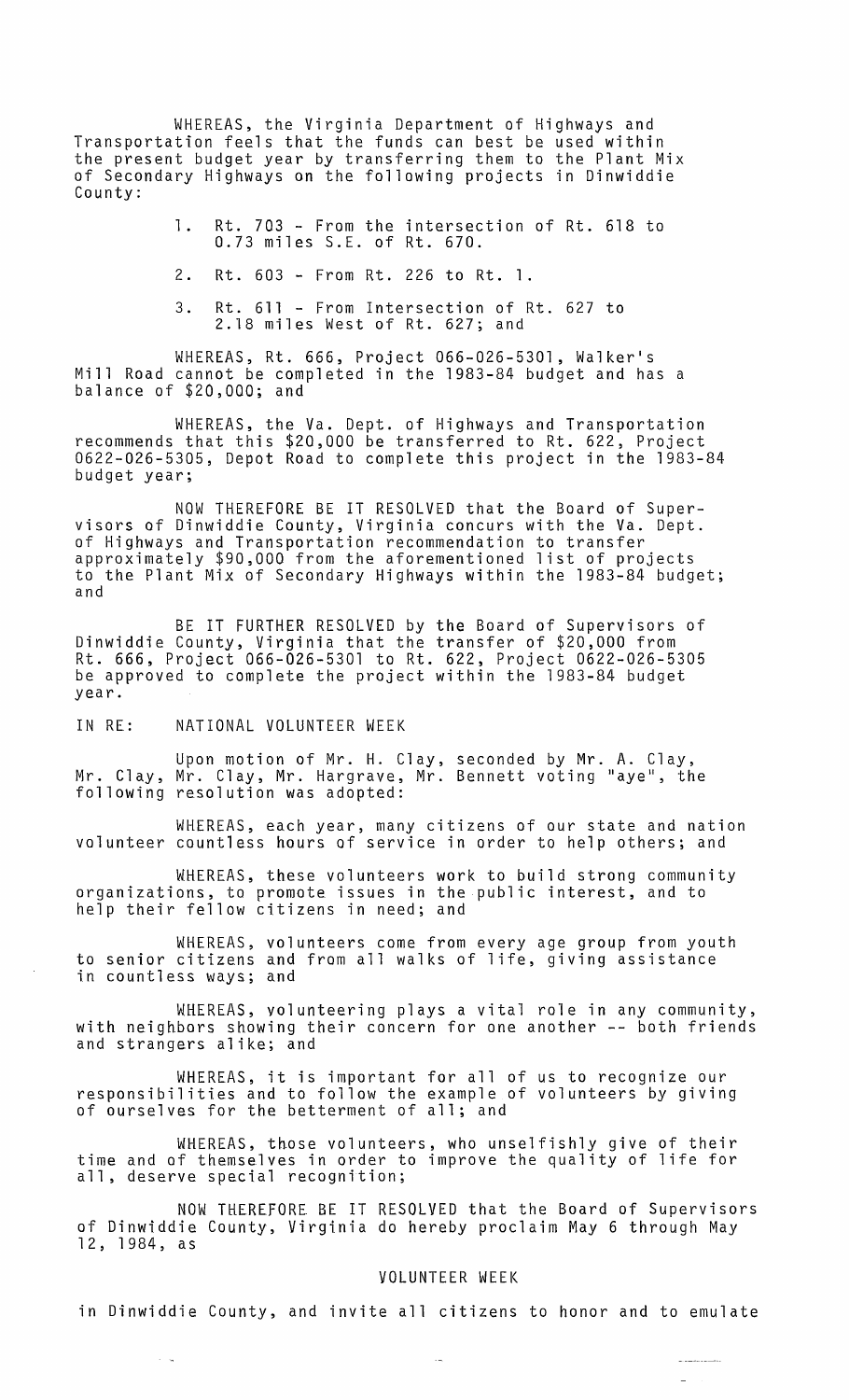the fine individuals who help their communities by opening up their hearts; and

 $\Box$ 

BE IT FURTHER RESOLVED that the Board of Supervisors of Dinwiddie County, Virginia congratulates Mrs. Katherine Stell for being honored as an outstanding volunteer in the Tri-City area for her work in the following areas: Contact; Cancer Society; Red Cross Bloodmobile; Clothing Closet; John Randolph Nursing Home; CDAAA; United Methodist Women; District D Retired Teacher's Association; Longwood Alumni; and Extension Homemakers; .

AND BE IT FURTHER RESOLVED that the Board of Supervisors of Dinwiddie County, Virginia congratulates Mr. W.C. Tucker, Jr. for being honored as an outstanding volunteer in the Tri-City area for his work as Assistant Fire Chief of the McKenney Volunteer Fire Department.

IN RE: AUTHORIZATION TO ADVERTISE POSITION--CLERK TO BOARD OF ASSESSORS

Upon-motion of Mr. Hargrave, seconded by Mr. H. Clay, Mr. Hargrave, Mr. Clay, Mr. Clay, Mr. Bennett voting "aye", the County Administrator was authorized to advertise and accept applications for the position of Clerk to the Board of Assessors, a temporary position lasting approximately eighteen months during the period of the General Reassessment.,

IN RE: EXECUTIVE SESSION

Upon motion of Mr. H. Clay, seconded by Mr. A. Clay, Mr. Clay, Mr. Clay, Mr. Hargrave, Mr. Bennett voting "aye", pursuant to Sec. 2.1-344(1) of the Virginia Freedom of Information Act, the Board moved into Executive Session at 2:45 P.M. to discuss personnel matters. The meeting reconvened into Open Session at 3:23 P.M.

IN RE: ADJOURNMENT

Upon motion of Mr. Hargrave, seconded by Mr. A. Clay, Mr. Hargrave, Mr. Clay, Mr. Clay, Mr. Bennett voting "aye", the meeting was adjourned until Tuesday, May 8, 1984 at 8:00 P.M.

MAY 8, 1984 **--** 8:00 P.M. **--** CONTINUATION OF MAY 2, 1984 MEETING

|  | 医皮肤细胞 机电子 医假白细胞 医中心性 医无心包 医心包 医心包 医心包 医心包 医心包 医心包 医神经性 医心脏病<br>H.L. CLAY, JR.<br>A.S. CLAY | PRESENT: G.S. BENNETT, JR., CHAIRMAN<br>M.I. HARGRAVE, JR., VICE-CHAIRMAN<br>the control of the control of the control of the control of the control of | ELECTION DISTRICT #1<br>ELECTION DISTRICT #2 | ELECTION DISTRICT #3<br>ELECTION DISTRICT #4 |  |
|--|--------------------------------------------------------------------------------------------|---------------------------------------------------------------------------------------------------------------------------------------------------------|----------------------------------------------|----------------------------------------------|--|
|  | ABSENT: G.E. ROBERTSON, JR.                                                                |                                                                                                                                                         |                                              | ELECTION DISTRICT #2                         |  |

 $\delta\lambda$  of the state of the state  $\delta\lambda$  , we can also also the state  $\sim 10^{11}$  km s  $^{-1}$ EXECUTIVE SESSION IN RE:

Upon motion of Mr. A. Clay, seconded by Mr. H. Clay, Mr. Clay, Mr. Clay, Mr. Hargrave, Mr. Bennett voting "aye", purusuant to Sec. 2.1-344 (6) of the Virginia Freedom of Information Act, the Board moved into, Executive. Session at 8:00 P.M" to discuss legal matters. The meeting reconvened into Open Session at 9:38 P • M.

IN RE: RIVER ROAD FARMS, SECTION 2 **--** AGREEMENT TO CONSTRUCT STREETS  $\sim 10$ 

Upon motion of Mr. Hargrave, seconded by Mr. H. Clay, Mr. Hargrave, Mr. Clay, Mr. C.lay, Mr.. Bennett voting "aye",

BE IT RESOLVED by the Board of Supervisors of Dinwiddie County, Virginia that check #00011048 in the amount of \$30,000 from First Colonial Bank be accepted and deposited with the Treasurer of the County; and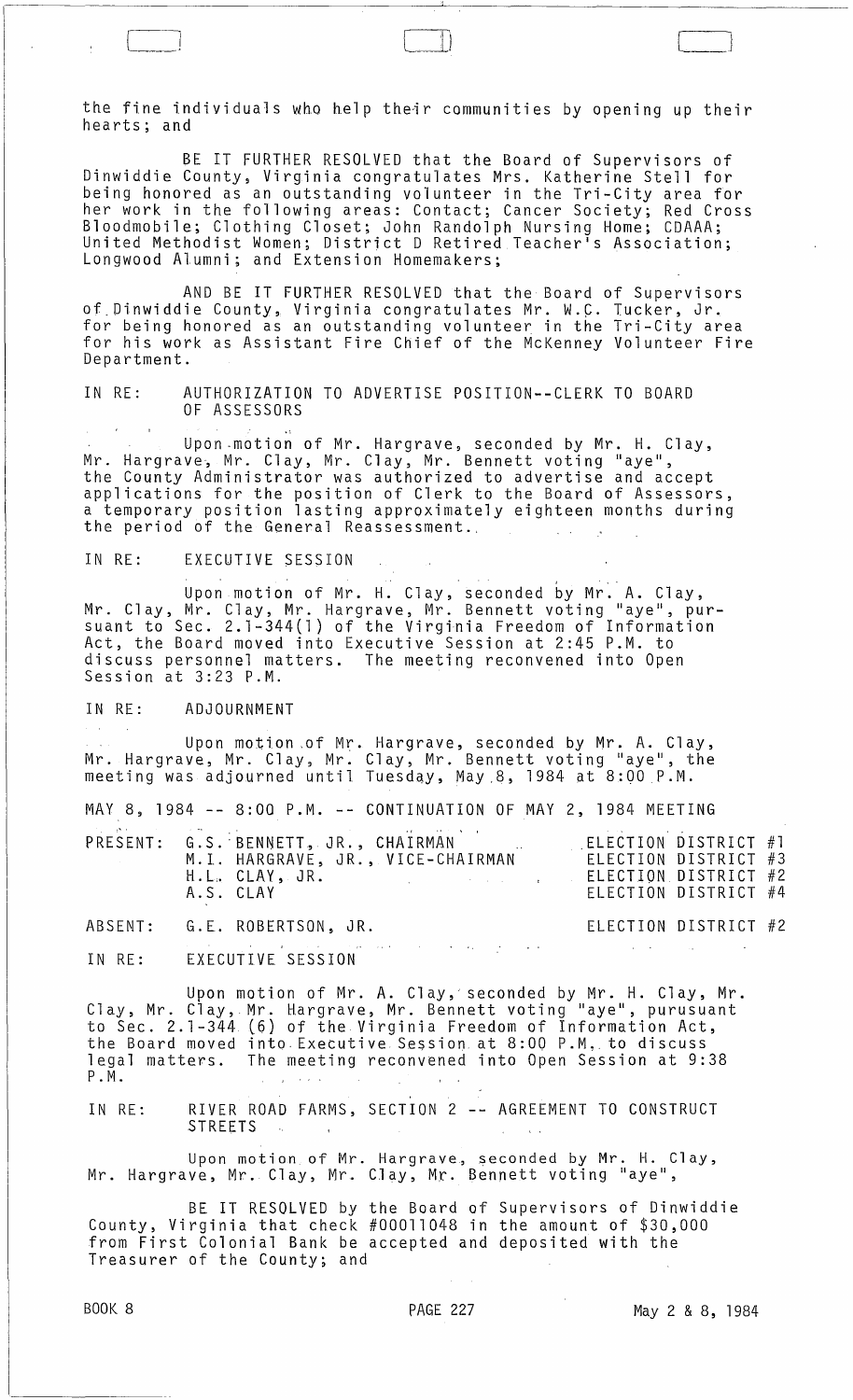BE IT FURTHER RESOLVED by the Board of Supervisors of Dinwiddie County, Virginia that the following agreement be approved and the Chairman be authorized to sign said agreement on behalf of the County:

THIS AGREEMENT made this 18th day of April, 1984 by and between Leo E. Williams and Alease S. Williams, husband and wife, herein referred to as parties of the first part; First Colonial Savings Bank, party of the second part; and the County of Dinwiddie, Virginia, a political subdivison, by and through its Board of Supervisors, party of the third part, provides:

WHEREAS, a suit was filed on January 4, 1984, in the Circuit Court of Dinwiddie County, Virginia, by the party of the third part against the parties of the first part styled County of Dinwiddie, Virginia, a political subdivision, vs. Leo E. Williams and Alease S. Williams, Chancery #84-2, requesting certain relief concerning the building of streets in River Road Farms, Section 2, as shown on a plat recorded in the aforesaid Clerk<sup>i</sup>s Office in Plat Book 11, page 139; and

WHEREAS, a "Memorandum of Lis Pendens" was recorded on January 4, 1984, in the aforesaid Clerk's Office in Deed Book 225, page 191; and

WHEREAS, the party of the second part holds notes and a first deed of trust on all real property belonging to the parties of the first part located in Dinwiddie County, Virginia, parties of the first part rocated in Binwidate county, virginia, the current fair market value of said property; and

WHEREAS, the party of the second part is desirous of having the pending litigation and lis pendens released as it relates to the subject real property and have the streets in River Road Farms, Section 2, completed; and

WHEREAS, it has been estimated that the cost of completing said streets and implementing the soil and sediment erosion contro) measures may be \$60,000;

NOW, THEREFORE, WITNESSETH THIS AGREEMENT:

The party of the second part agrees to pay, upon execution of this agreement, to the party of the third part the sum of Thirty Thousand Dollars (\$30,000).

2. In exchange for the payment in paragraph one (1) above, the party of the third part agrees to request that the suit in question be dismissed without prejudice and release the Lis Pendens as it relates to the real estate of the parties of the first part. ,The,party of the third part further agrees to proceed with the construction of the streets in River Road Farms, Section 2, shown in red on the attached plat, and to cause said' construction to be completed no later than one (1) year from the date of this agreement.

3. The parties of the first part agree that, without admitting liability, their liability to the party of the third part for the cost of constructing said streets in River Road Farms, Section 2, is in no way released by the dismissal without prejudice of the pending suit.

4. The party of the third part agrees to pay to the party of the second part any, and all sums recovered in this matter from any source exceeding the cost of the improvements made in River Road Farms, Section 2, and legal costs.

5. of the'second of the second<br>as it relates Section 2. The party of the third part agrees to hold the party part harmless in regards to any further obligation to the required improvements in River Road Farms,

 $\alpha=1.4$ 

لي المناسبة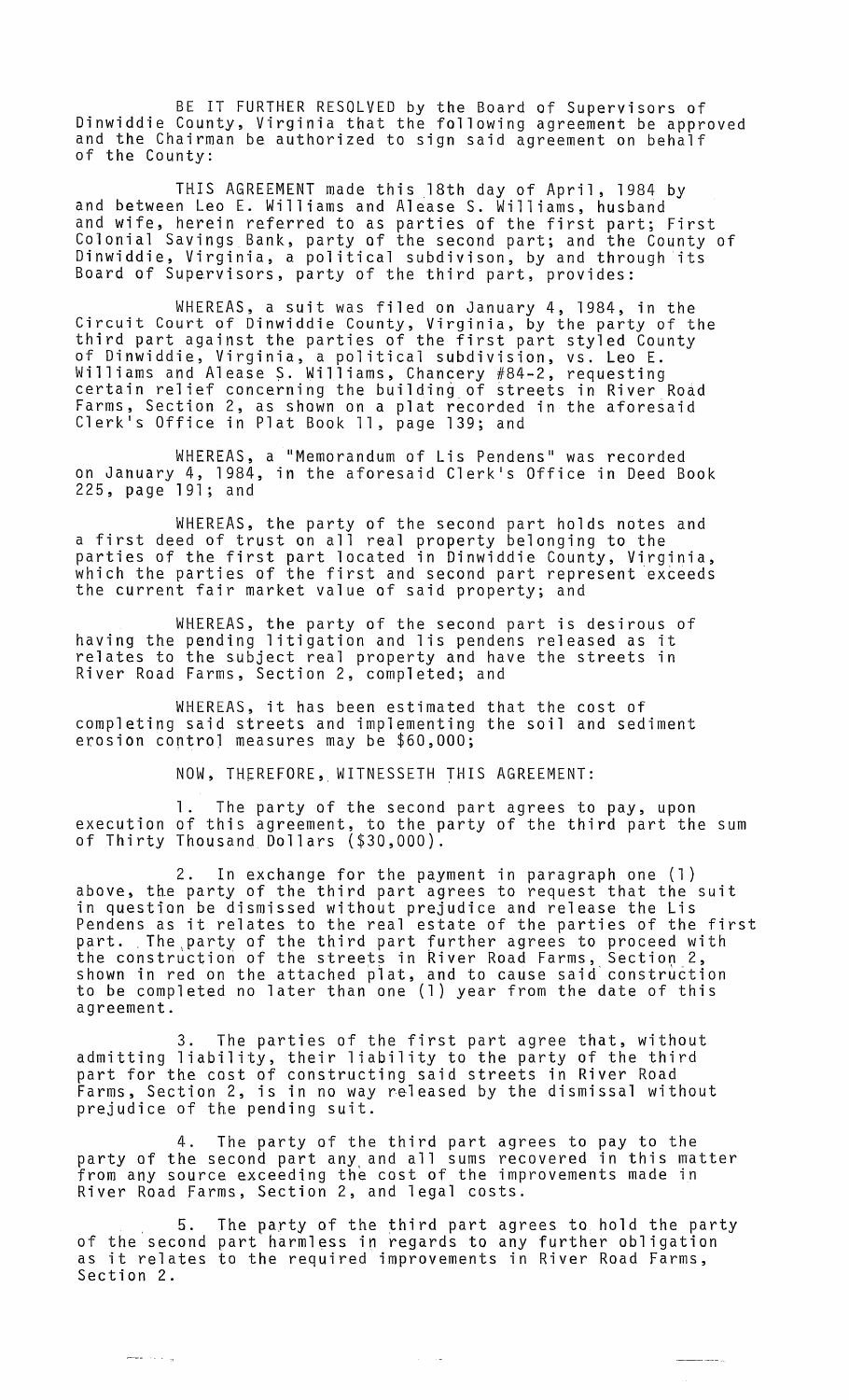WITNESS the following signatures and seals:

COUNTY OF DINWIDDIE

 $\Box$ 

By /s/ George S. Bennett, Jr. Chairman

Attest:

/s/ W.C. Knott W.C. Knott County Administrator

/s/ Leo E. Williams Leo E. Williams

FIRST COLONIAL SAVINGS BANK

By /s/James C. Stewart President

Attest:<br>.../s/ Diane C. Fender Di ane C. Fender Secretary

/s/ Alease S. Williams Alease S. Williams By Leo E. Williams, Power of Attorney

IN RE: VA. DEPT. OF HIGHWAYS & TRANSPORTATION--TRANSFER OF REMAINING BALANCE IN PROJECT 0613-026-5603 TO PLANT MIX OF SECONDARY HIGHWAYS

Upon motion of Mr. H. Clay, seconded by Mr. A. Clay, Mr. Clay, Mr. Clay, Mr. Hargrave, Mr. Bennett voting "aye", the following resolution was adopted:

WHEREAS, at the May 2, 1984 meeting of the Board of SuperVisors, a resolution was adopted authorizing the transfer of approximately \$90,000 from certain projects in the Va. Dept. of Highways & Transportation 1983-84 appropriation to Secondary Improvements in Dinwiddie County to the category of Plant Mix of Secondary Roads; and

WHEREAS, this action allows the expenditures of these funds on Plant Mix of Secondary Roads on certain projects in Dinwiddie County within the 1983-84 budget year; and

WHEREAS, Project 0613-026-5603 is included in the 1983-84 budget for Secondary Improvements in Dinwiddie County and will have a remaining balance of approximately \$16,000 as of June 30, 1984 because the project cannot be completed by that time; and

WHEREAS, the Va. Dept. of Highways and Transportation recommends that Project 0613-026-5603 be included in the transfer of funds to Plant Mix of Secondary Roads within the 1983-84 making the total amount approximately \$106,000;

NOW THEREFORE BE IT RESOLVED by the Board of Supervisors of Dinwiddie County, Virginia that the funds budgeted in the Va. Dept. of Highways and Transportation 1983-84 budget for Secondary Improvements in Dinw~dddie (ountyfor Project 0613-026- 5603, apprOXimately \$16,000, be transferred to Plant Mix of Secondary Highways within the 1983-84 budget.

## IN RE: ADJOURNMENT

1. S. Bennett, gr

G.S. BENNETT, JR., CHAIRMAN